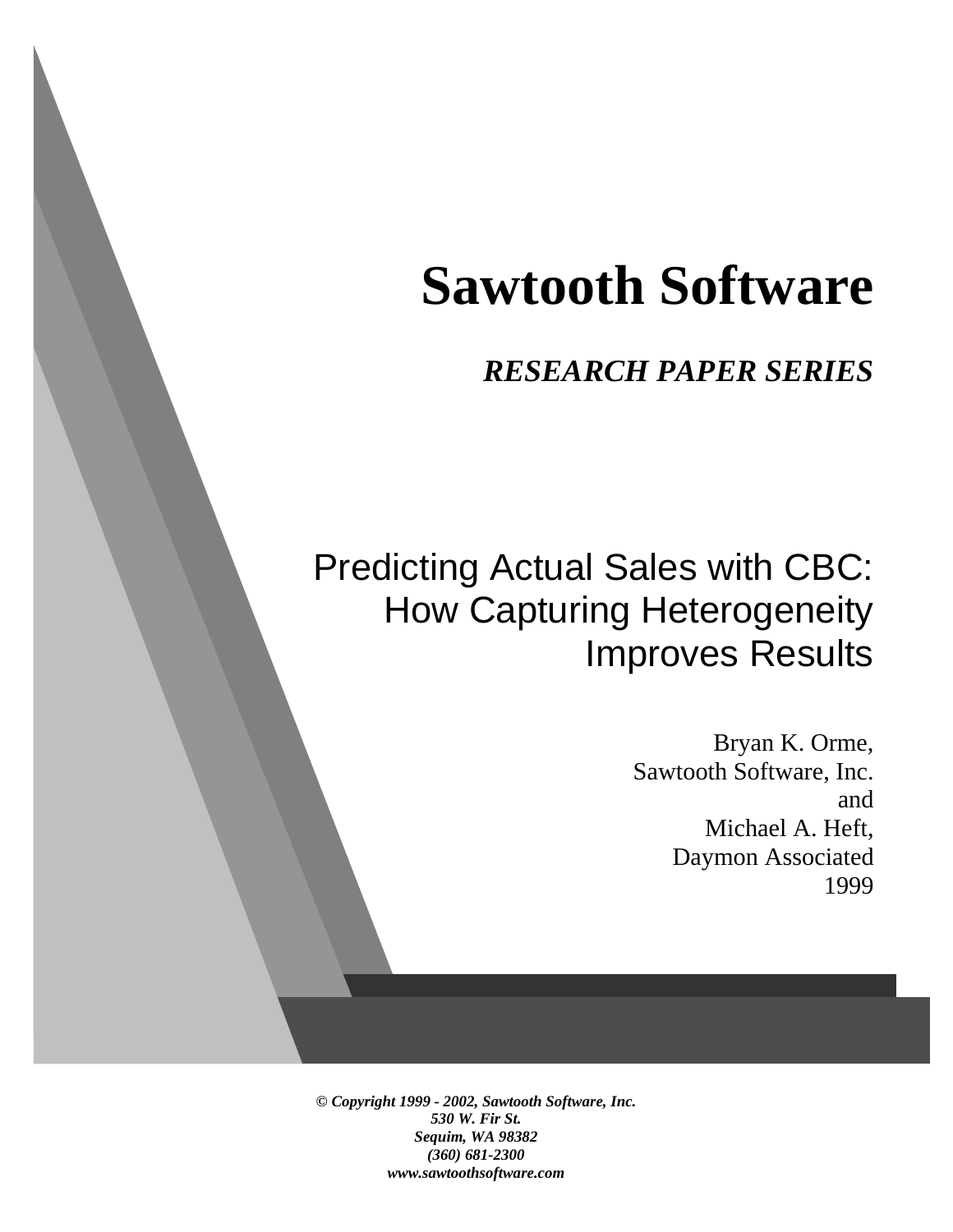# **Predicting Actual Sales with CBC: How Capturing Heterogeneity Improves Results**

Bryan K. Orme, Sawtooth Software, Inc. Michael A. Heft, Daymon Associates

## **Introduction**

Conjoint analysis has been used extensively over the last three decades in marketing, but few published studies have demonstrated that it can predict actual sales. We believe the sparse evidence is not because conjoint cannot predict real world behavior (if that were the case, why would conjoint analysis continue to be so popular?), but that the data are guarded by organizations with no real incentive to publish the results. We report on a study wherein shoppers at grocery stores were given a CBC interview, and the results used to predict actual sales within the same stores.

The second focus of this paper is to demonstrate that capturing heterogeneity (differences in preference between groups or individuals) can improve predictive validity. Traditionally, CBC has been analyzed in the aggregate, by pooling all respondents and developing a summary set of effects (utilities) to reflect the market. Lately, methods that capture heterogeneity by modeling utilities at the group-level (Latent Class) and even at the individual level (Hierarchical Bayes and ICE—Individual Choice Estimation) have become available and been heralded as better models. After showing that Lclass and ICE do a better job at predicting actual sales for our study than aggregate level logit, we'll spend the remainder of this paper investigating why.

# **The Grocery Store Study Design**

Six-hundred respondents were intercepted within five grocery stores and completed a computerized survey programmed using Ci3. The interview facilitators approached every *n*th customer and assisted with running the survey. A randomized choice experiment that included scanned images of the products was programmed into the questionnaire. Three different choice designs, each covering a different product category, were included. Respondents were asked to indicate which product categories they often purchased, and were randomly selected to complete a CBC interview for a product category for which they qualified. For proprietary reasons, we cannot reveal the grocery store chain nor the categories and brands that were studied. We can say that the purpose of the conjoint research was to determine pricing strategy.

The completed interviews per category were as follows:

| Category I   | 246 |
|--------------|-----|
| Category II  | 205 |
| Category III | 149 |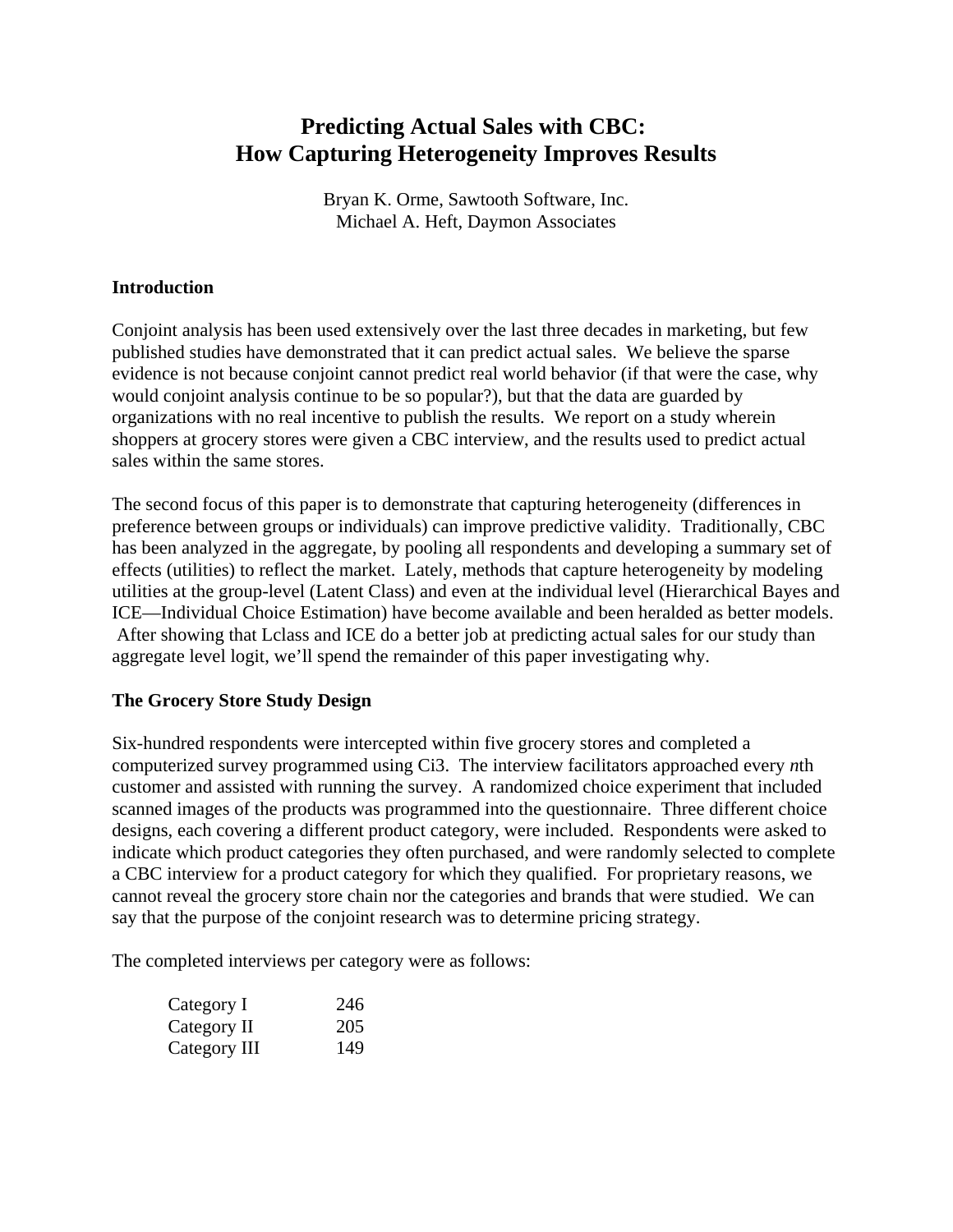Three attributes were included in each design:

- 1 Brand (picture of the package)
- 2 An unimportant "decoy" attribute
- 3 Price (a conditional, customized range for each brand)

Each respondent completed 15 choice tasks, and "None" choices were permitted. The "decoy" attribute was not used in modeling, but helped disguise the purpose of our research (pricing) for the respondents.

Four price points were chosen for each brand, such as:

- 1 25% lower than average price
- 2 12.5% lower than average price
- 3 12.5% higher than average price
- 4 25% higher than average price

Prices were rounded to the nearest 9-cent increment to better reflect the way these products are actually priced on the shelf.

#### **The Value of Good Pricing Information**

Pricing is not only a highly sensitive topic in marketing, but also one that has a major profitability impact. In spite of its importance, pricing is a difficult topic for most managers. A recent McKinsey & Company survey asked managers from over 300 North American companies whether they had done any research to measure or predict price elasticity in the previous year (Clancy and Shulman, 1994). Only 15 percent reported doing any kind of primary research. Consistent with those findings, a survey by marketing consultants Clancy and Shulman, found that only about 12 percent of all American companies do any serious pricing research, and onethird of those have no strategy with which to use the research (Clancy and Shulman, 1994).

Pricing in the supermarket environment is even more difficult since the average supermarket is dealing with over 30,000 stock keeping units (SKUs). Pricing decisions must consider cost, marketing strategy and profitability. In the highly competitive consumer package goods arena, supermarkets must also consider the explicit signal that individual "marker items" convey to consumers regarding the general price levels of that store chain. Thus, the price of a very few frequently purchased items can create a consumer price image that will influence future choice of that chain as a regular shopping declaration.

A specific price issue, that of the optimum pricing relationship between different brands, is one of the most frequent questions that consultants to retailers are asked to answer. Our client commissioned this project because of that need. As a bonus, the data were very useful for validating different methods of analysis.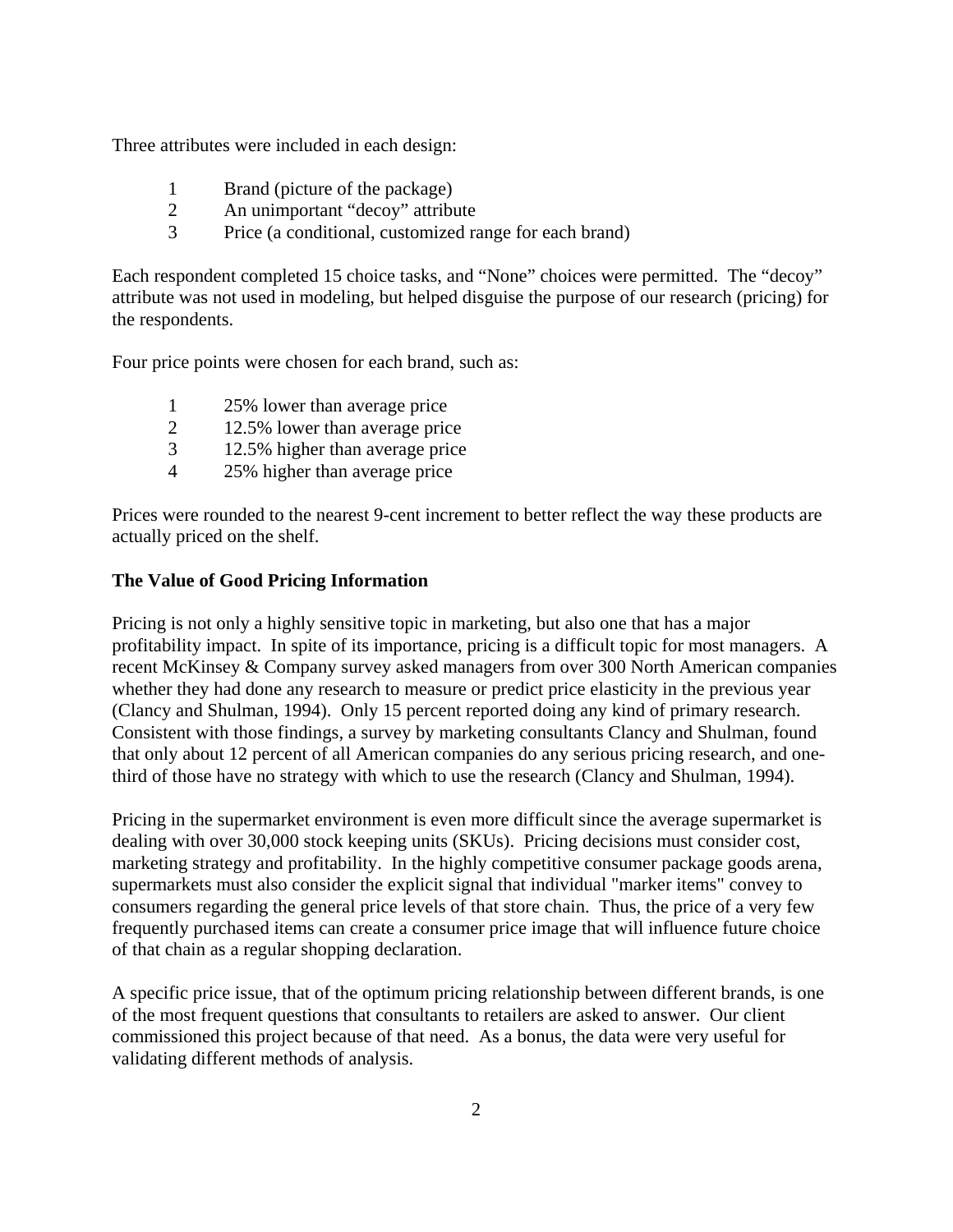#### **The Validation Sales Data**

Actual units sold as recorded by checkout scanners for the last 52 weeks (reported by week) were provided by the client. Here are some details on each category:

#### Category I:

A food product ranging in price from \$1.29 to \$2.49. This product was the fastest moving (in terms of unit sales) with about 80 units sold per week in each store. Prices changed throughout the 52-week period, with all brands holding constant for about 8 weeks at a time. When brands went on sale, there was only modest evidence of stockingup behavior. Three brands were studied in total.

#### Category II:

A non-food product ranging in price from \$4.19 to \$9.19. This product was the slowest moving, with about 5 units sold per week in each store. Prices changed throughout the period, with prices holding constant for between 8 to 24 weeks at a time. Only modest evidence of stocking-up behavior was detected. Five brands were studied in total.

#### Category III:

A food product ranging in price from \$1.69 to \$3.89. This product sold about 60 units per week in each store. Prices remained constant for most of the weeks, with certain brands going on sale often throughout the year for only a week or two at a time. When brands went on sale, sales volume temporarily and dramatically increased (by a factor of as much as 6x), reflecting stocking-up behavior. Six brands were studied.

Market simulators based on conjoint analysis reflect steady-state, long-range demand. We should not expect conjoint to accurately predict transitional pricing periods for our grocery store categories. Significant stocking-up behavior can occur, and the degree of that behavior depends on factors such as the shelf life, physical size, households' purchase frequency of the product, and how often the product goes on sale.

For each category, different validation scenarios were chosen, with preference given to periods in which prices were held constant for many consecutive weeks. For category III, only one such stable period could be accumulated. Seven other validation scenarios were constructed from the other two categories. Of the 156 total weeks of sales data available to us (52 weeks for three categories), we discarded 45 transitional weeks wherein prices had recently changed. Viewed from the other perspective, we retained  $111/156 = 71\%$  of the observations.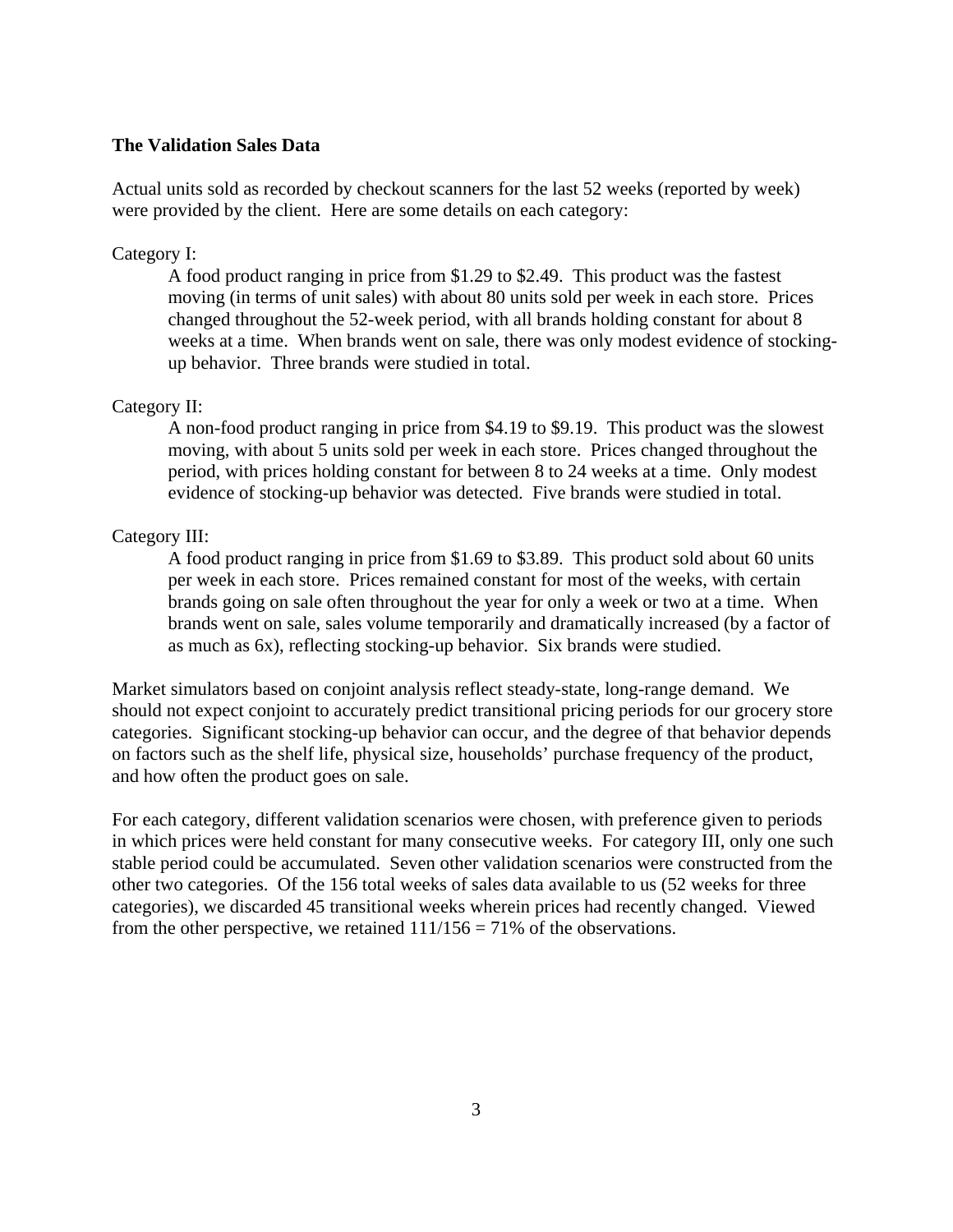# **Different Methods for Analyzing Choice Data**

We developed market simulators using three different methods for modeling CBC data:

1. Aggregate Logit: A single set of utilities summarizes the preferences of the entire sample. Both main-effects and interaction terms can be modeled.

2. Latent Class (LC): The method simultaneously divides the sample into market segments that differ in preferences, and estimates utilities summarizing the preferences for each group. Both main-effects and interaction terms can be modeled.

3. Individual Choice Estimation (ICE): A set of utilities is estimated to reflect the preferences for each individual. The software currently only provides for main-effects.

Another method besides ICE has proven to be useful for estimating individual-level utilities from choice data: Hierarchical Bayes (HB). Though we did not try using HB for our data set, we expect it would have also worked very well given that ICE and HB have been shown to provide very similar results (Huber 1998).

## **Validation Performance**

Five CBC simulators were developed for each product category:

- 1. Aggregate logit, main-effects only (Logit ME)
- 2. Aggregate logit, main-effects plus Brand x Price interaction (Logit BxP)
- 3. Latent Class, main-effects only (LC ME)
- 4. Latent Class, main-effects plus Brand x Price interaction (LC BxP)
- 5. ICE, main-effects only (ICE)

The LC simulators used six segments each. ICE utilities were computed using LC vectors as starting points with no additional iterations. The ICE utilities were not calibrated, but used in their raw form. All models employed logit simulations (Model 2), with no external effects and the scale parameter (exponent) set to unity.

The actual and predicted shares for all validation scenarios are summarized in Table 1, using two measures of fit: MAE (Mean Absolute Error) and Correlation.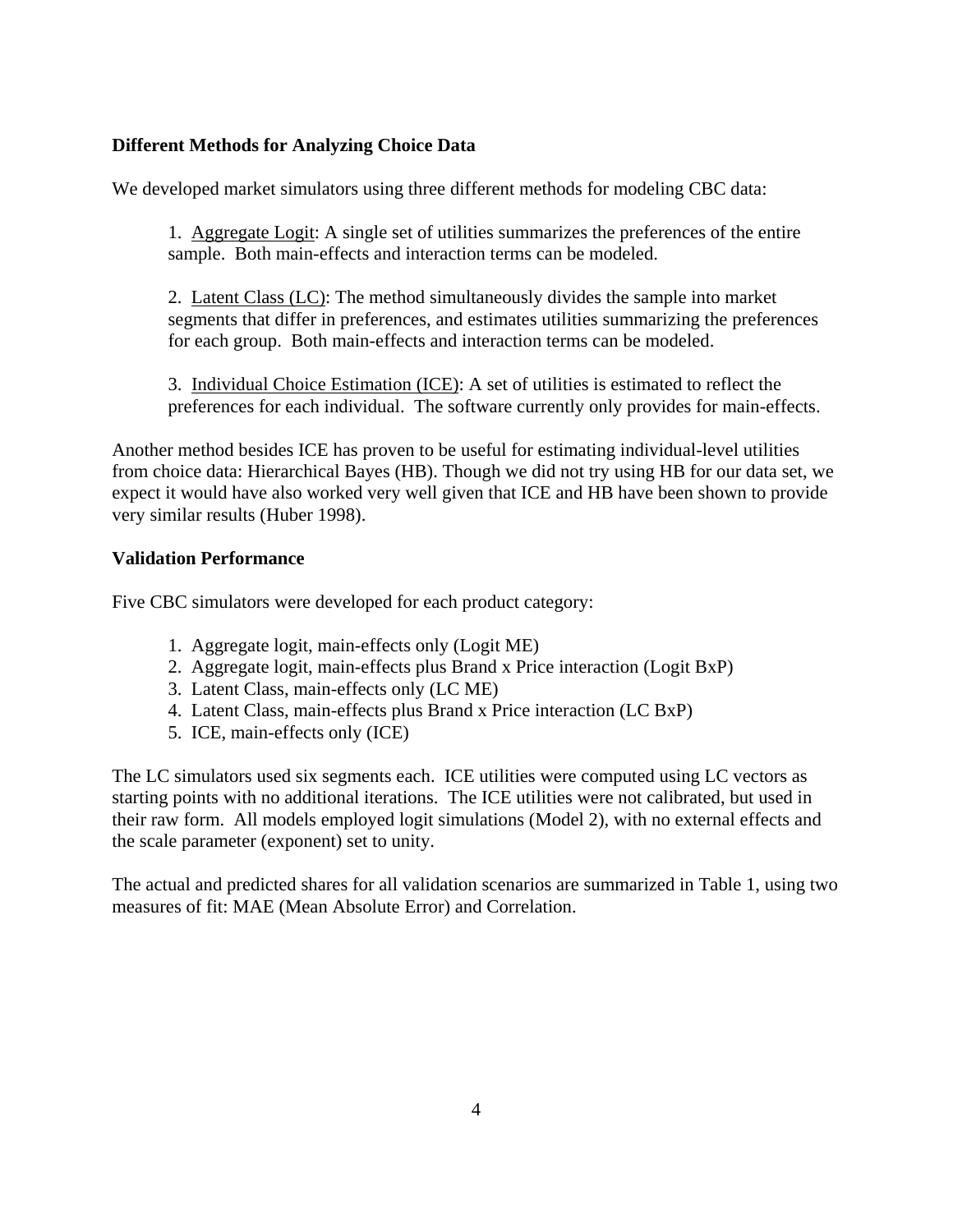# **Table 1 Predictive Validity**

|                  | <b>MAE</b> | <b>Correlation</b> |
|------------------|------------|--------------------|
| <b>Logit ME</b>  | 4.65%      | 0.905              |
| <b>Logit BxP</b> | 3.92%      | 0.951              |
| <b>LC ME</b>     | 3.14%      | 0.967              |
| <b>LC BxP</b>    | 3.31%      | 0.967              |
| ICE              | 2.87%      | 0.973              |

ICE and LC appear to predict actual sales better than aggregate logit. A statistical test (F-test) of the differences in predictive ability suggests that the only significant differences (at or above the 95% confidence level) are for the LC and ICE models relative to Logit ME. Ours is not the first study to conclude that capturing heterogeneity improves predictions. Studies using synthetic data (Johnson, 1997a), respondent data with holdout choices (Johnson, 1997a; Huber and Orme, 1999), and real sales data (Natter *et al.,* 1998) have also demonstrated that recognizing heterogeneity improves results. Plotting the best model (ICE) versus real market shares shows a remarkable correlation of .973 between predicted and actual shares (we've added a 45-degree line to represent the line of perfect prediction).

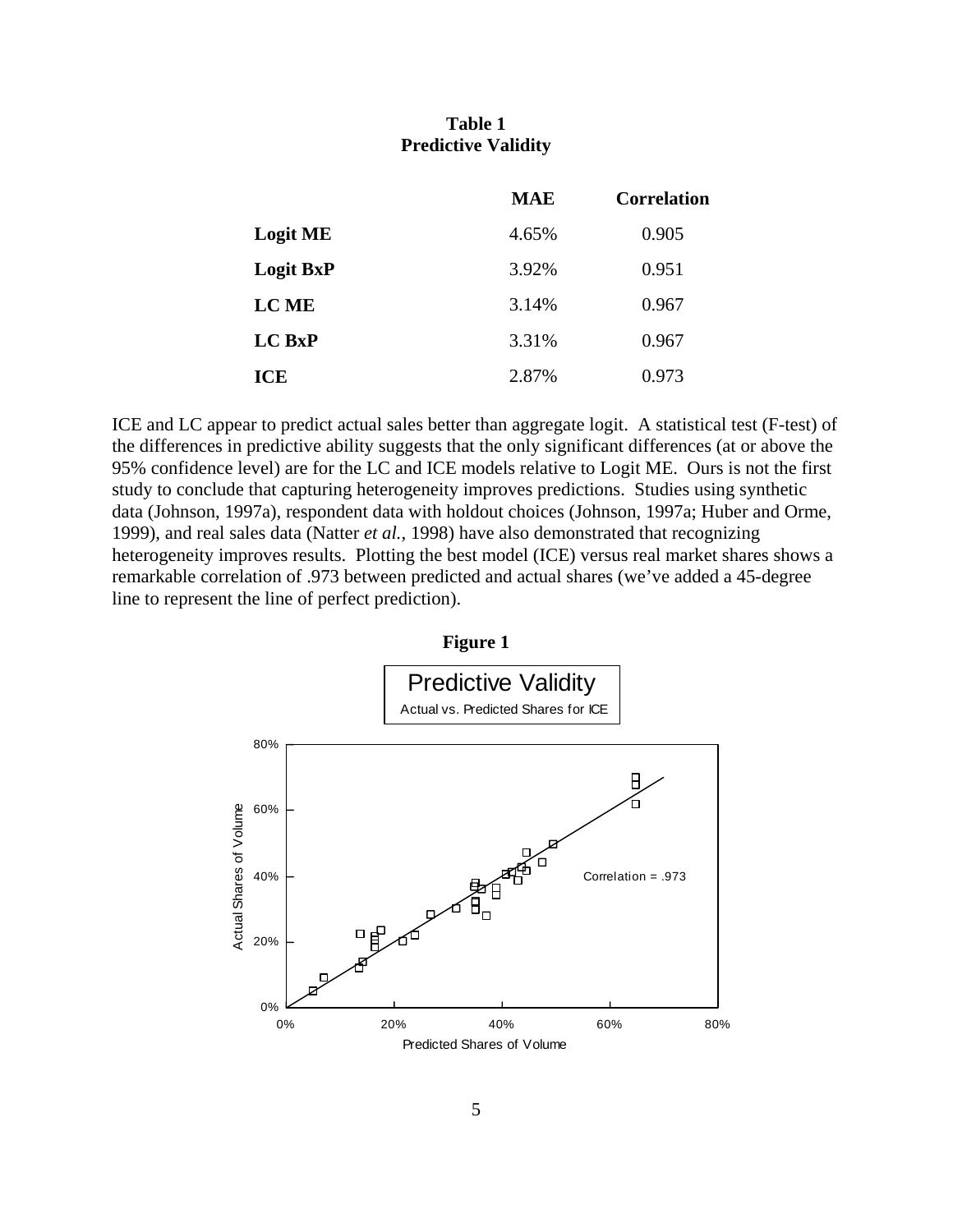We were delighted with how accurately the conjoint simulations predicted the shares, especially in light of our relatively modest sample sizes. For the majority of the observations (categories I and III), no adjustments (scale or external effects) were made. For category II, shares for the premium and discount brands were modeled separately to adjust for a significant difference in the amount of shelf space given to the premium versus discount brands.

For our study, adding interaction terms to aggregate logit improved the predictions, but it still fell short of the simpler main-effects LC and ICE models (see Table 1). We didn't investigate additional terms to account for similarity effects and cross-elasticities, but speculate that they would have improved predictions for aggregate logit. Also note that adding interaction terms to the LC model did not improve validity, and the ICE model with no interactions terms was the most successful. This finding suggests that disaggregate approaches may somehow account for complex effects (such as interactions) with main-effects models. We'll provide more evidence on this later.

#### **The Role of the Scale Factor**

At the onset of this project, we expected we would need to adjust the scale factor (exponent) to accurately predict market shares. The scale factor controls the flatness or steepness of share estimates. The more random noise in the conjoint responses, the flatter the share predictions (and vice-versa). We were pleased (and a little surprised) that no significant tuning was justified. Our respondents evidently made choices in the CBC tasks with roughly the same degree of attention as buyers in general give to the real world purchases. This may not always be the case for other product categories and situations where conjoint is used to predict market shares.

Though there were small differences in the implied scale factor (based on the variance of the predicted shares) between the aggregate logit, LC and ICE models, one cannot argue that these account for the differences in predictive validity for our study. We experimented with tuning the exponent for the aggregate logit models, but that resulted in insignificant overall improvements in MAE and correlation. Also, computing correlations between share predictions and actual sales (as shown in Table 1) largely, but not entirely, controls for scale.

Our findings agree with other researchers who have suggested (Johnson, 1988) or demonstrated (Brice, 1997) that the Share of Preference (logit) model generally predicts actual market shares better than the more extreme First Choice model. (The First Choice model is equivalent to a Share of Preference model with a very high exponent.) Though the Share of Preference scaling worked best for our study, there may be specific instances (high involvement purchases, relatively noisy conjoint data) where the First Choice model excels.

#### **Notes and Caveats for Predicting Sales with CBC**

Why did our CBC simulations predict sales so well?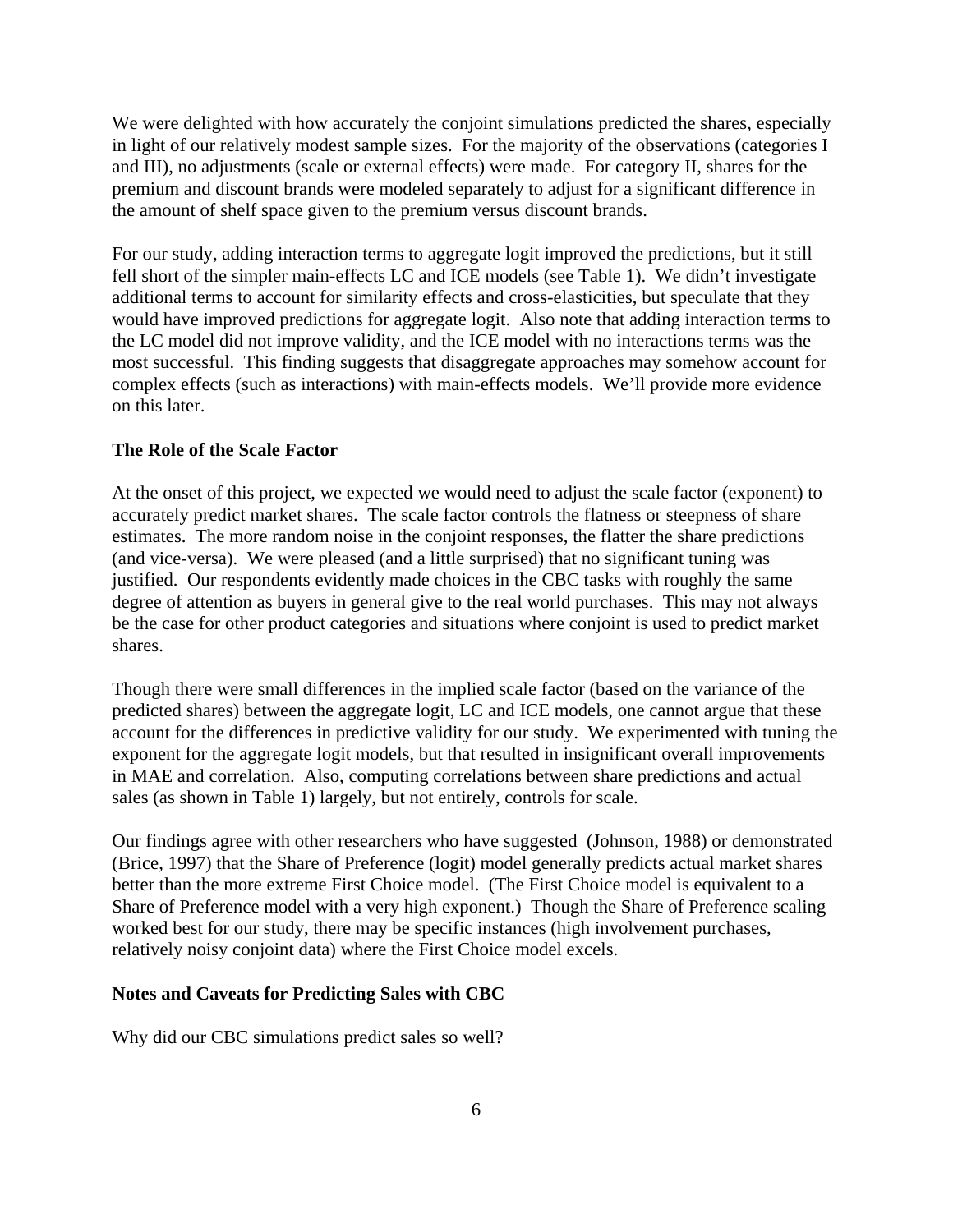1. We exercised considerable control by interviewing respondents in the same stores that contributed the validation sales data.

2. Brands in Categories I and III were equally available on the shelves (roughly same shelf space) in all five stores. CBC interviews mimic this presentation, since each brand is equally represented (in terms of computer screen real estate) in choice tasks. Category II had very unequal representation on the shelf between the premium and discount brands, so we separately modeled shares among them.

3. Conjoint analysis reflects stable, long-term demand. None of the products we studied were new introductions, and we carefully selected validation periods by accumulating sales data across weeks in which the prices had remained constant for enough time to reasonably stabilize demand. As mentioned before, we retained 71% of the total sales data available to us.

Additionally, we speculate that the following helped:

- 4. Pictorial representation of the products.
- 5. Conditional pricing, to reflect realistic prices.

6. We chose categories that had few brands and included only the most commonly purchased package size of each.

Now that we have demonstrated that ICE and LC outperformed aggregate logit in predicting actual sales for our study, we'll spend the remainder of this paper discussing why capturing heterogeneity improves predictive validity.

#### **IIA (Independence from Irrelevant Alternatives)**

The logit model (described later) is governed by a property called IIA (Independence from Irrelevant Alternatives). The property dictates that products in a market simulation take share from other products in proportion to their respective shares. At first, this property was thought beneficial (Johnson, 1997b), but it poses problems for accurate market representations. Unless terms are specifically modeled to directly capture complex effects, aggregate level logit models ignore unequal substitution patterns between products, differential cross-elasticities, and interactions.

#### **The "Red Bus/Blue Bus" Problem**

IIA is often illustrated with the "Red Bus/Blue Bus" example. In that example, different modes of transportation are available, such as cars and red buses. The example reflects a classic line extension problem wherein the bus company decides to repaint half of its buses blue in hopes of increasing bus ridership. Although we wouldn't expect that move to significantly increase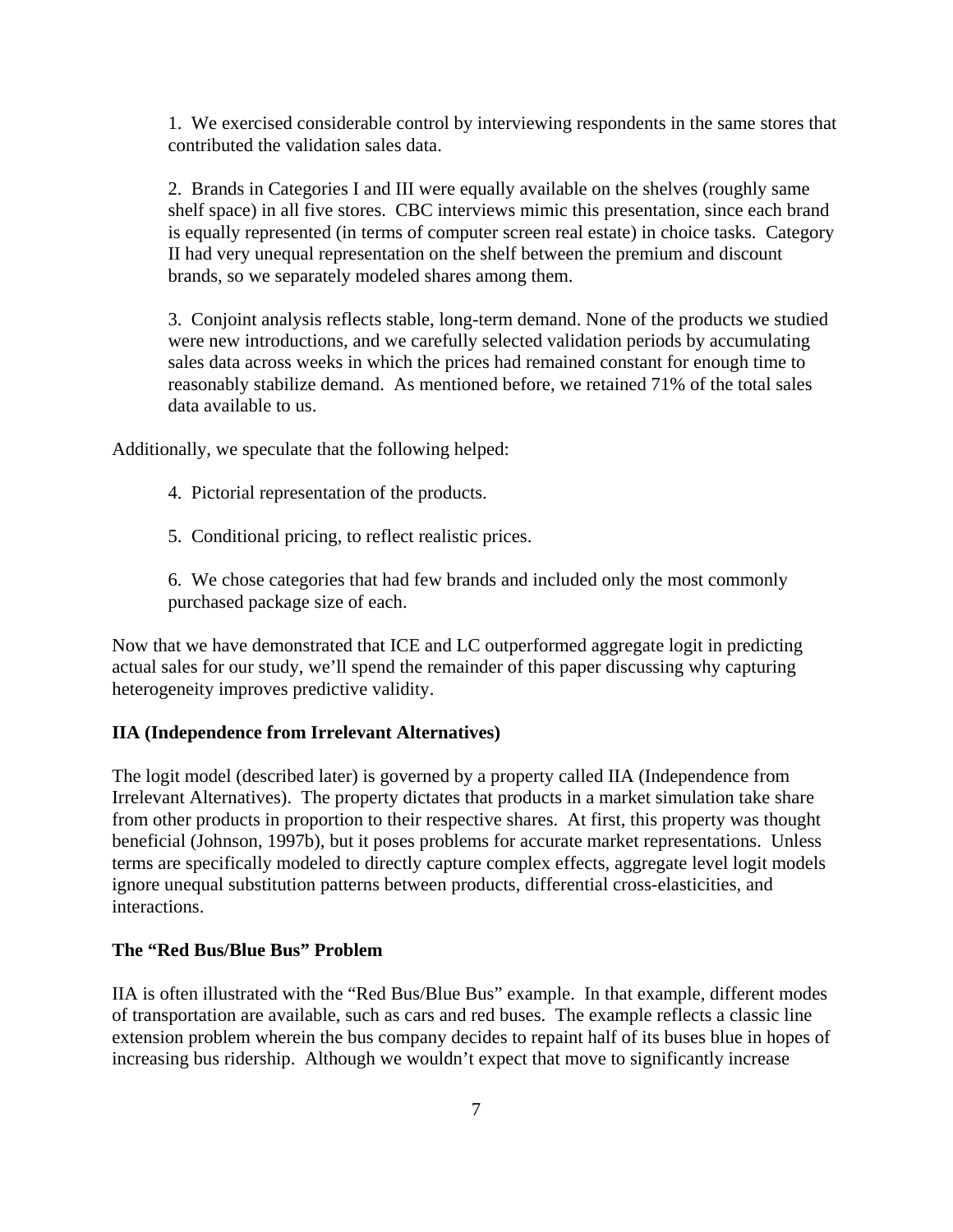ridership (since color is very unimportant to potential bus riders), aggregate level logit models will unrealistically inflate the net bus ridership due to the IIA property.

Our grocery store data can be used to demonstrate this principle, and how capturing heterogeneity helps resolve the IIA problem for classic line extension problems. One of the three product categories we studied was a product that came in a plastic bottle. In addition to brand and price, we included a "decoy" attribute that specified whether the bottle was round or square. The shape of the bottle was virtually unimportant to our respondents, both on average, and within all six LC segments we analyzed.

The simulation results below show the Share of Choice under main-effects aggregate level logit for five fictitious products, each at their average price:

| <b>Brand and Form</b> | <b>Share of Choice</b> |
|-----------------------|------------------------|
| Brand A, Square       | 16.7%                  |
| Brand B, Round        | 17.9                   |
| Brand C, Square       | 8.4                    |
| Brand D, Round        | 28.6                   |
| Brand E, Square       | 28.4                   |
|                       | 100.0%                 |

Suppose the brand manager for Brand A wanted to know if offering his product in both a square and a round bottle would significantly increase its net share. We can use the conjoint simulator to respond to that question. But depending on whether we capture heterogeneity or not, we'll get a vastly different answer. The simulation below is the same as above, but with Brand A also offered in a round bottle:

| <b>Brand and Form</b> | <b>Share of Choice</b>                        |
|-----------------------|-----------------------------------------------|
| Brand A, Square       | 14.4%                                         |
| Brand A, Round        | (Net Brand A = $14.4 + 13.7 = 28.1$ )<br>13.7 |
| Brand B, Round        | 15.5                                          |
| Brand C, Square       | 7.2                                           |
| Brand D, Round        | 24.7                                          |
| Brand E, Square       | 24.5                                          |
|                       | 100.0%                                        |

The aggregate level logit simulator suggests that the line extension will increase the net share to Brand A from 16.7% to 28.1%, or a 68% increase. If you were the brand manager, would you believe it?

Capturing heterogeneity with LC or ICE results in more realistic answers. Using the same simulation scenarios as above, we calculated the net increase to Brand A for the line extension under 2- through 8-group LC solutions, and with ICE.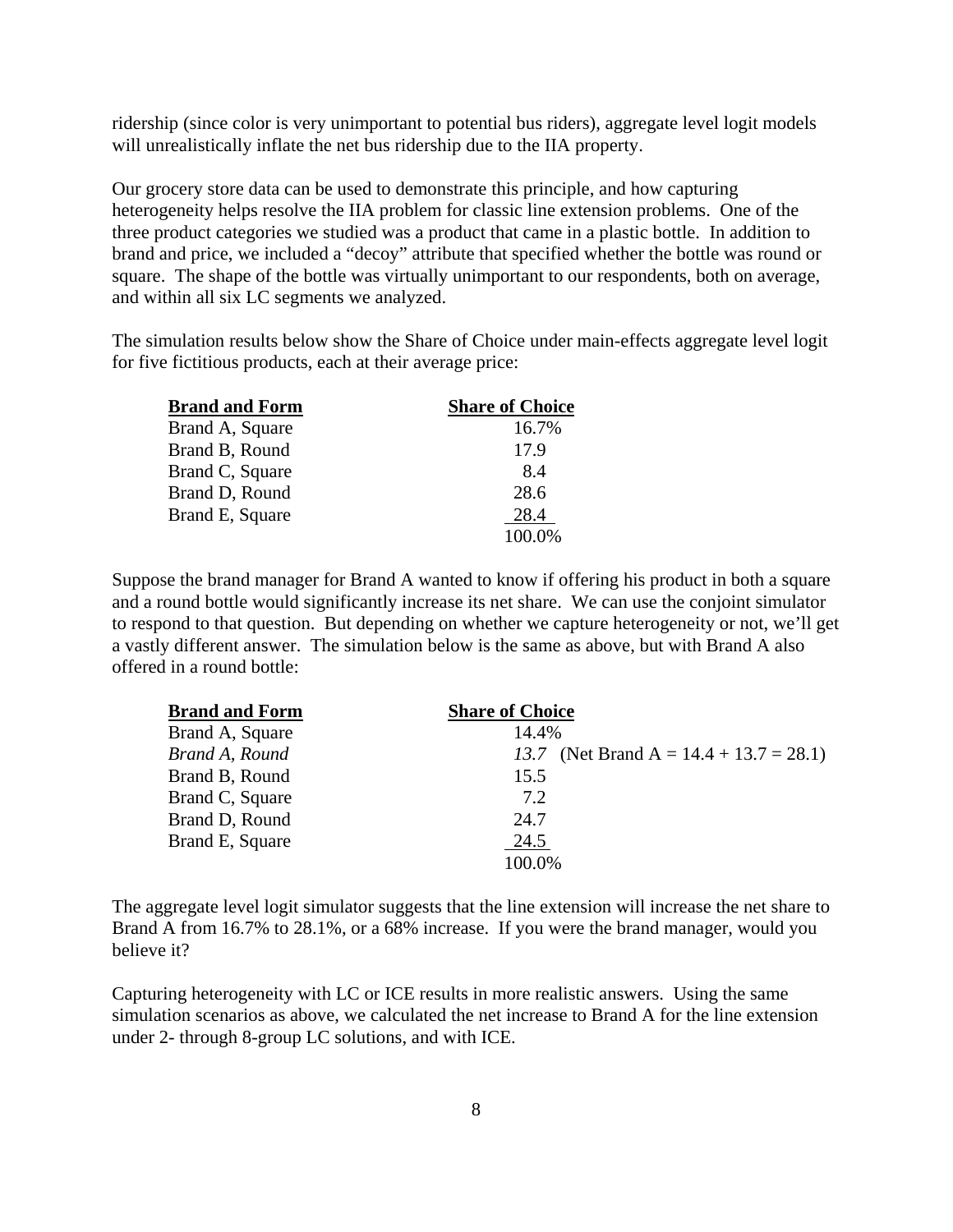#### **Table 2 Line Extension Example Relative Share Increase for Brand A**

| <b>Method</b>   | <b>Increase</b> |
|-----------------|-----------------|
| Aggregate Logit | $+68%$          |
| 2-Group LC      | $+47%$          |
| 3-Group LC      | $+37%$          |
| 4-Group LC      | $+31%$          |
| 5-Group LC      | $+24%$          |
| 6-Group LC      | $+25%$          |
| 7-Group LC      | $+19%$          |
| 8-Group LC      | $+23%$          |
| ICE             | $+11\%$         |

The share inflation problem is reduced considerably as we recognize more heterogeneity. ICE (which fits a set of utilities for each individual) shows the least amount of share inflation—and we'll argue is probably the most realistic answer.

Why does capturing heterogeneity reduce share inflation for similar products? Consider the case of a LC solution. Utilities customized within each group of respondents fit respondent choices better than a single aggregate set of logit utilities. When logit/LC utilities better fit the data, they become larger (in absolute value). The shares of preference for products *within* each segment become more extreme because the utilities have greater variance. (This is the same familiar situation as increasing the exponent in Sawtooth Software simulators.) As utilities become more extreme, simulations begin to behave more like the First Choice model within each segment, which is immune to IIA problems. When results are averaged across segments, the overall scaling is very close to the original aggregate level logit, so the sensitivity of the market simulation model remains largely unaffected.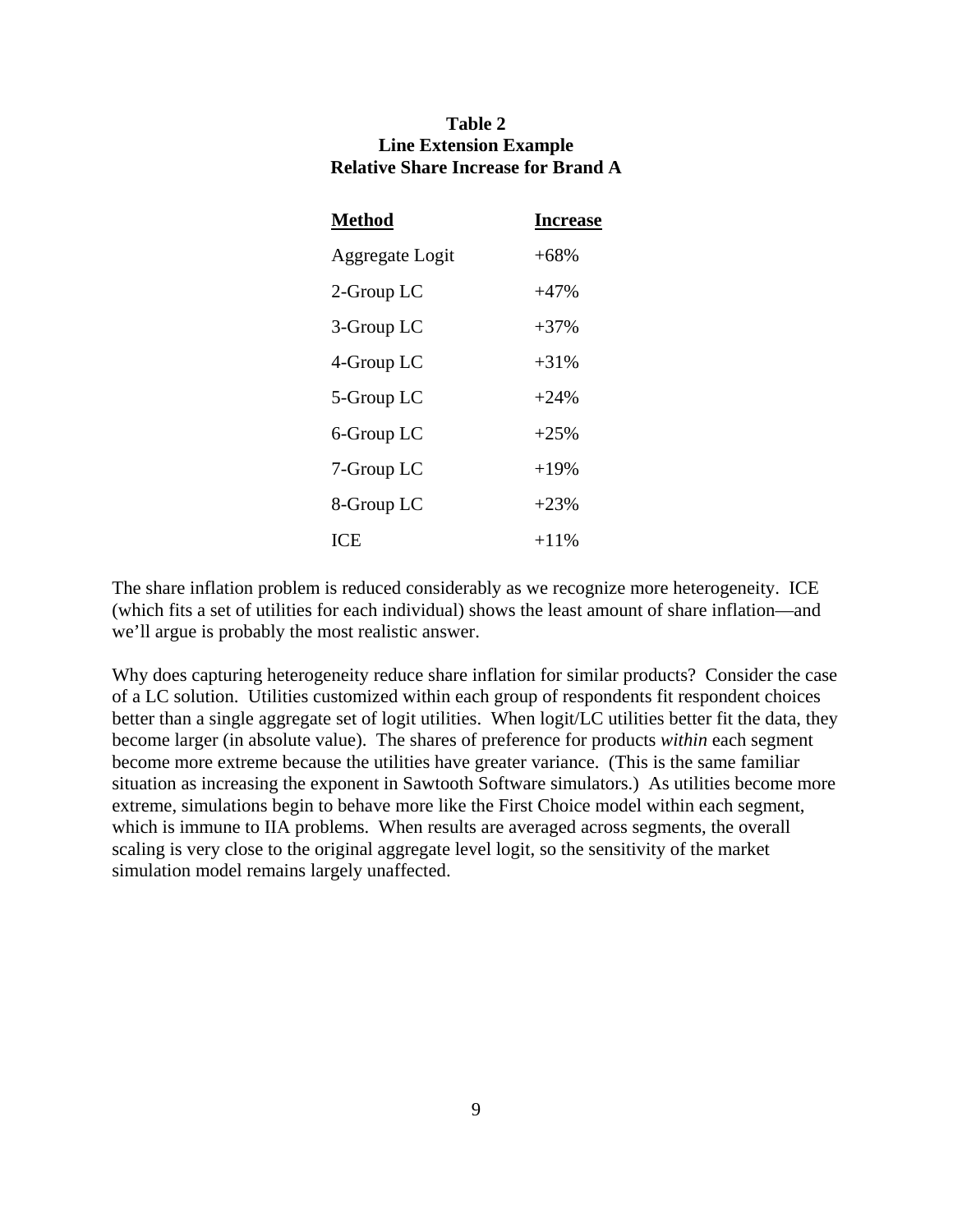#### **Cross-Elasticities**

Another weakness of aggregate-level logit is its inability to account for cross-elasticities with the standard main-effects or main-effects-plus-interactions models. (One can model crosselasticities with aggregate-level logit, but that requires including many more parameters to be estimated.)

Cross-elasticity is defined as the relative percent change in quantity demanded of brand A resulting from a percent change in price of brand B. Recall that with aggregate-level logit, IIA dictates that when a brand lowers its price, it steals share from other brands in proportion to the other brands' shares. In other words, the cross-elasticities are held constant.

We can use the line extension example from the previous section to illustrate cross-elasticity. Recall that we ended up with six total products (after Brand A was released in both the square and round bottle). What happens if Brand A, square bottle lowers its price by 20%? Aggregate logit simulations reveal the following:

| Table 3                                                               |
|-----------------------------------------------------------------------|
| <b>Constant Cross-Elasticities under Aggregate Main-Effects Logit</b> |

| <b>Product</b>  | <b>Share at</b><br>Avg. Price | <b>Brand A, Square</b><br><b>Lowers Price by 20%</b> | <b>Percent Change</b><br>in Share |
|-----------------|-------------------------------|------------------------------------------------------|-----------------------------------|
| Brand A, Square | 14.4                          | 21.7                                                 | $+51%$                            |
| Brand A, Round  | 13.7                          | 12.6                                                 | $-8%$                             |
| Brand B, Round  | 15.5                          | 14.2                                                 | $-8%$                             |
| Brand C, Square | 7.2                           | 6.6                                                  | $-8%$                             |
| Brand D, Round  | 24.7                          | 22.6                                                 | $-8%$                             |
| Brand E, Square | 24.5                          | 22.4                                                 | $-8%$                             |

The results are consistent with IIA (constant cross-elasticities). In reality, we'd expect the square form of Brand A to take relatively more share away from the round form of the same brand than from the remaining products. ICE simulations suggest that behavior: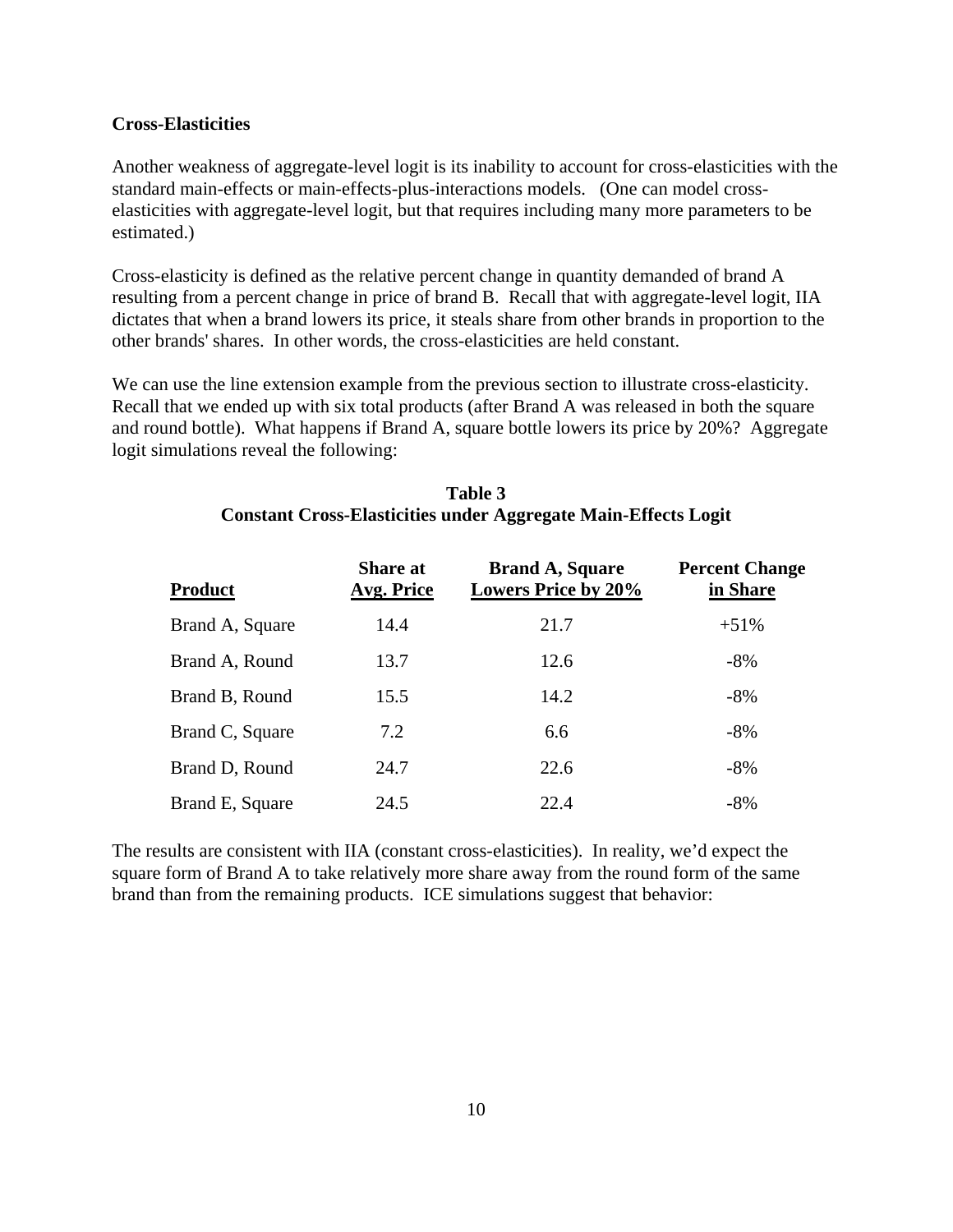| <b>Product</b>  | <b>Share at</b><br><b>Avg. Price</b> | <b>Brand A, Square</b><br><b>Lowers Price by 20%</b> | <b>Percent Change</b><br>in Share |
|-----------------|--------------------------------------|------------------------------------------------------|-----------------------------------|
| Brand A, Square | 9.3                                  | 17.0                                                 | $+83%$                            |
| Brand A, Round  | 9.3                                  | 7.0                                                  | $-25%$                            |
| Brand B, Round  | 15.6                                 | 13.6                                                 | $-13%$                            |
| Brand C, Square | 6.4                                  | 5.4                                                  | $-16%$                            |
| Brand D, Round  | 33.1                                 | 31.2                                                 | $-6\%$                            |
| Brand E, Square | 26.3                                 | 25.8                                                 | $-2\%$                            |

#### **Table 4 ICE Cross-Elasticity Example**

If we account for respondent heterogeneity (with LC or ICE), some degree of differential crosselasticity can be captured and modeled using only main-effects models.

#### **Interactions**

One of the celebrated benefits of aggregate-level logit is the ability to model interactions, such as those between brand and price. However, if interactions result from differences in preference between segments or individuals, these can also be captured by recognizing heterogeneity with LC or ICE *without having to include interaction terms*.

The following graph displays two-way Count probabilities from CBC, representing the probability of each brand being chosen at each of its price points. Brands P1 and P2 are two premium brands. D1 and D2 are two discounted brands.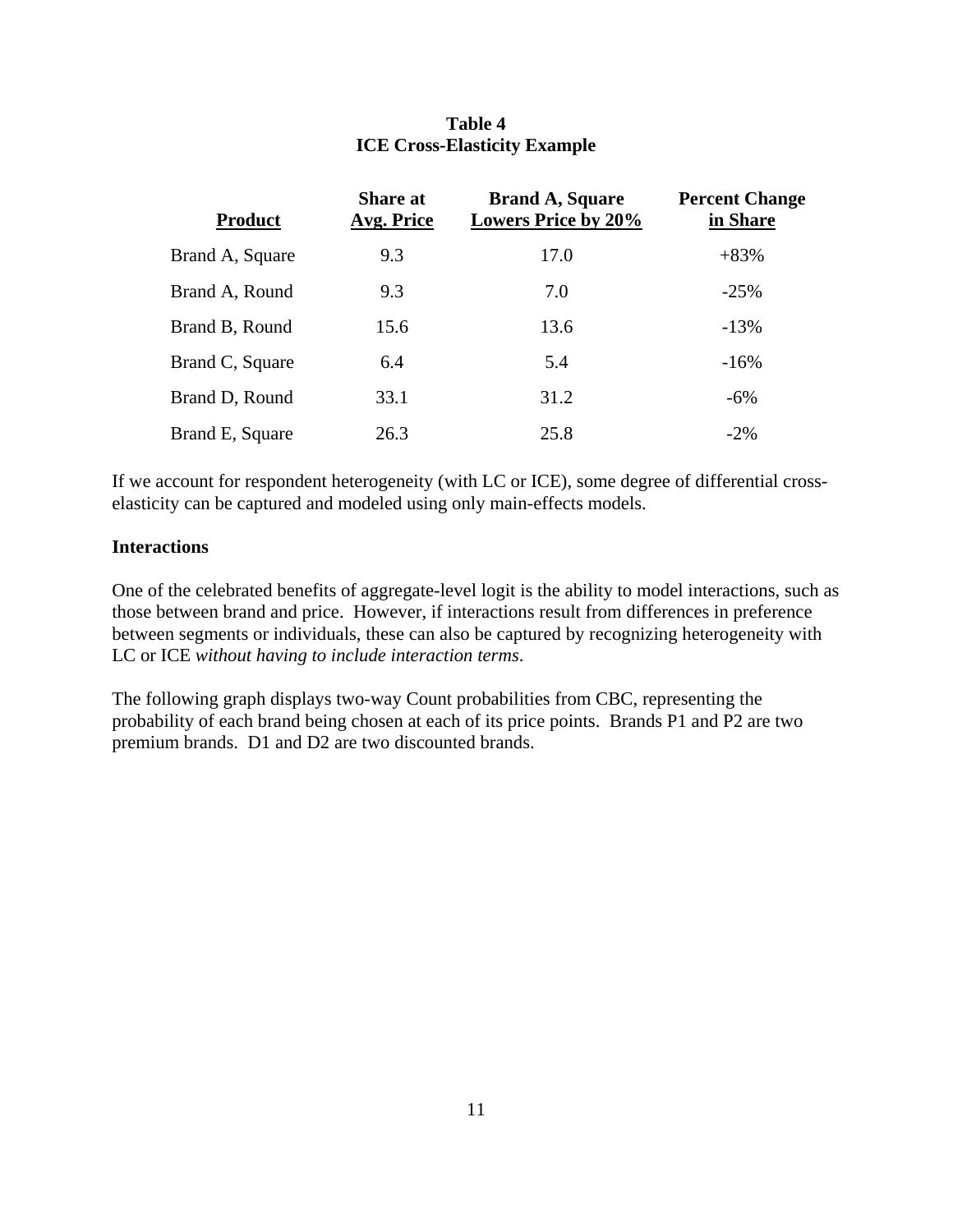

Each brand was shown at customized price points, to reflect its realistic price range. The data suggest an interaction between brand and price. The premium brands' shares do not appear to be as elastic as the discount brands. A log-log regression of share of choice on price reflects the following elasticities, and confirms that observation:

| Table 5                           |
|-----------------------------------|
| <b>Computed Elasticities from</b> |
| <b>Two-Way CBC Counts</b>         |

|    | <b>Elasticity</b> |
|----|-------------------|
| Р1 | $-2.15$           |
| P2 | -1.89             |
| D1 | $-2.72$           |
| D2 | $-2.65$           |

We can also generate demand curves based on the same data using conjoint simulators. To do so, we conduct sensitivity analysis. For the example above, four products are entered in the market simulator. To determine the demand curve for a brand, we compute its share of choice at each price point, holding the other brands constant at their average prices.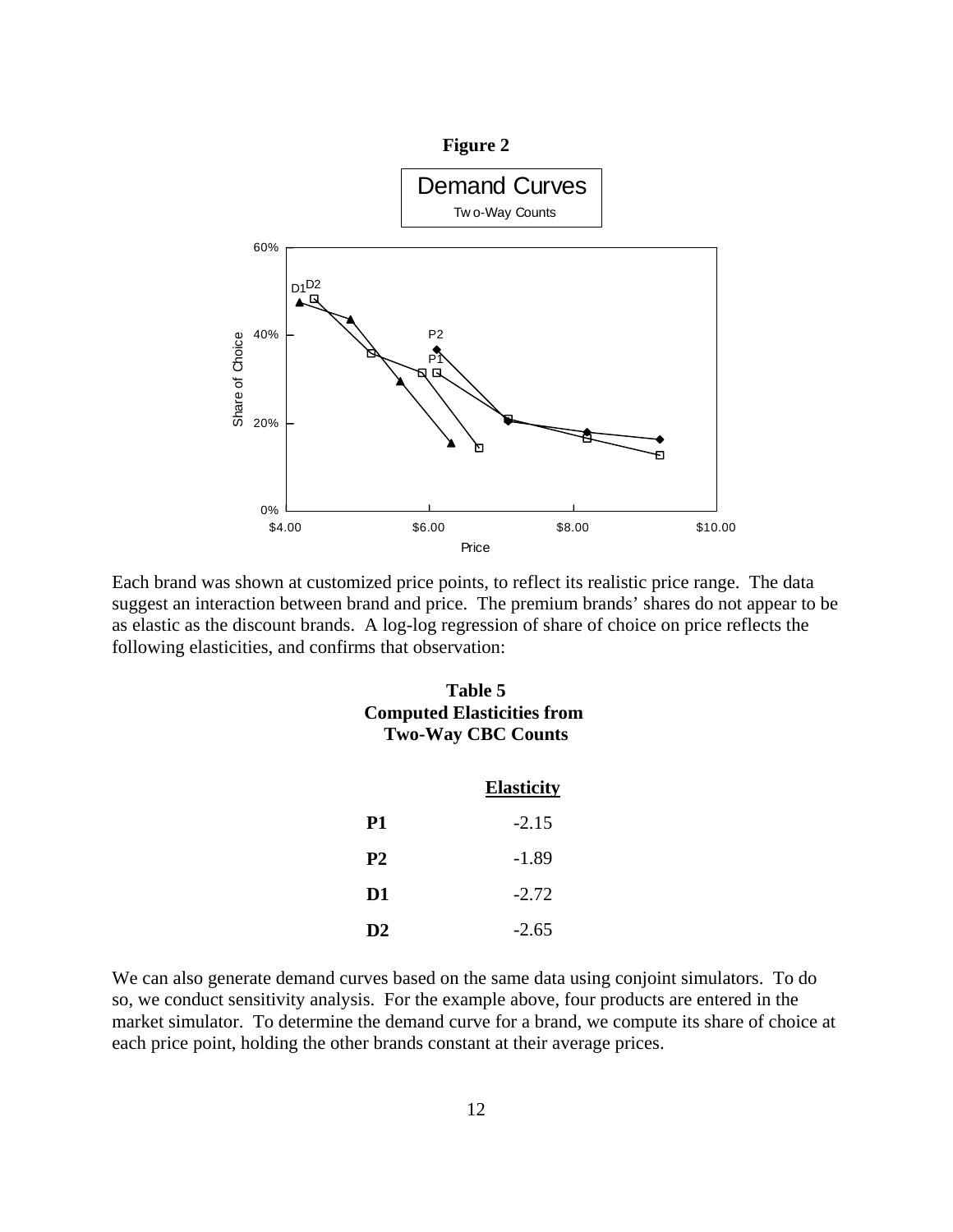Under main-effects only simulators, a single set of price utilities is calculated to reflect the average impact of price on choice, everything else (including brand) held constant. Computing demand curves for our example (which appears to exhibit an interaction between brand and price) using aggregate logit would be improper:



The interaction effect is lost. Table 6 displays the elasticities calculated from the aggregate logit main-effects only model next to those from Counts.

|  | Table 6 |  |                     |  |
|--|---------|--|---------------------|--|
|  |         |  | <b>Elasticities</b> |  |

|           | <b>Two-Way</b><br><b>Counts</b> | <b>Aggregate</b><br><b>Logit ME</b> |
|-----------|---------------------------------|-------------------------------------|
| P1        | $-2.15$                         | $-2.16$                             |
| <b>P2</b> | $-1.89$                         | $-2.11$                             |
| D1        | $-2.72$                         | $-1.86$                             |
| D2        | $-2.65$                         | $-1.88$                             |

The elasticities are nearly constant under main-effects aggregate logit—the only discrepancies due to the average difference in height of the demand curves. (Given parallel demand curves,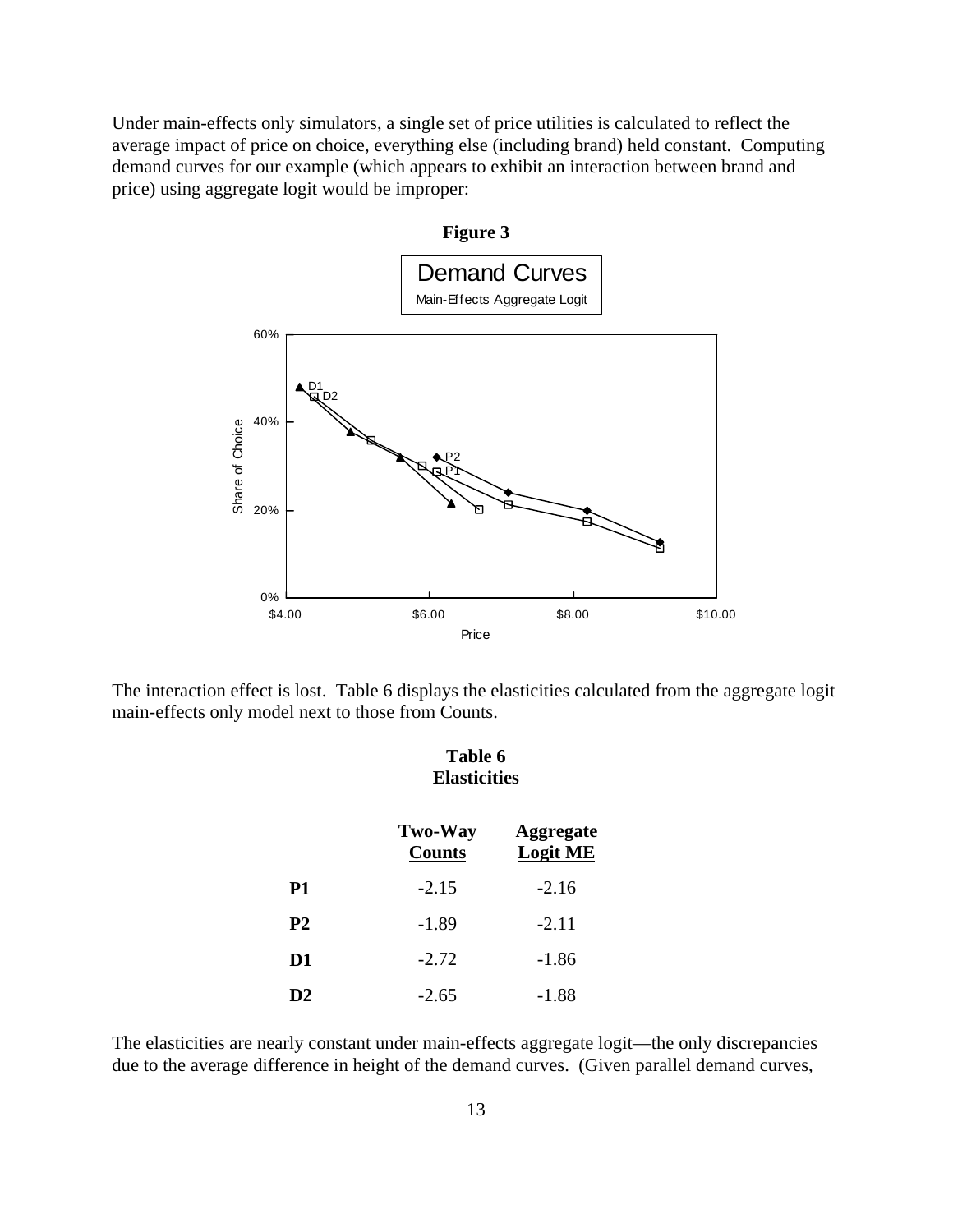the higher share brands have lower elasticities, because a loss of each share point reflects a smaller percentage of the base share than for smaller share brands.)

Adding interaction terms between brand and price to the aggregate level model results in a much better fit to the underlying Counts data:



And the elasticities closely match the counts data:

# **Table 7 Elasticities**

|                | <b>Two-Way</b><br><b>Counts</b> | <b>Aggregate</b><br>Logit: Main-<br><b>Effects Only</b> | <b>Aggregate</b><br>Logit with<br><b>Interactions</b> |
|----------------|---------------------------------|---------------------------------------------------------|-------------------------------------------------------|
| <b>P1</b>      | $-2.15$                         | $-2.16$                                                 | $-2.07$                                               |
| P <sub>2</sub> | $-1.89$                         | $-2.11$                                                 | $-1.85$                                               |
| D1             | $-2.72$                         | $-1.86$                                                 | $-2.57$                                               |
| D2             | $-2.65$                         | $-1.88$                                                 | $-2.85$                                               |

We've seen that aggregate logit requires interaction terms to adequately model the relationship between brand and price. The main-effects only model failed to recognize the difference in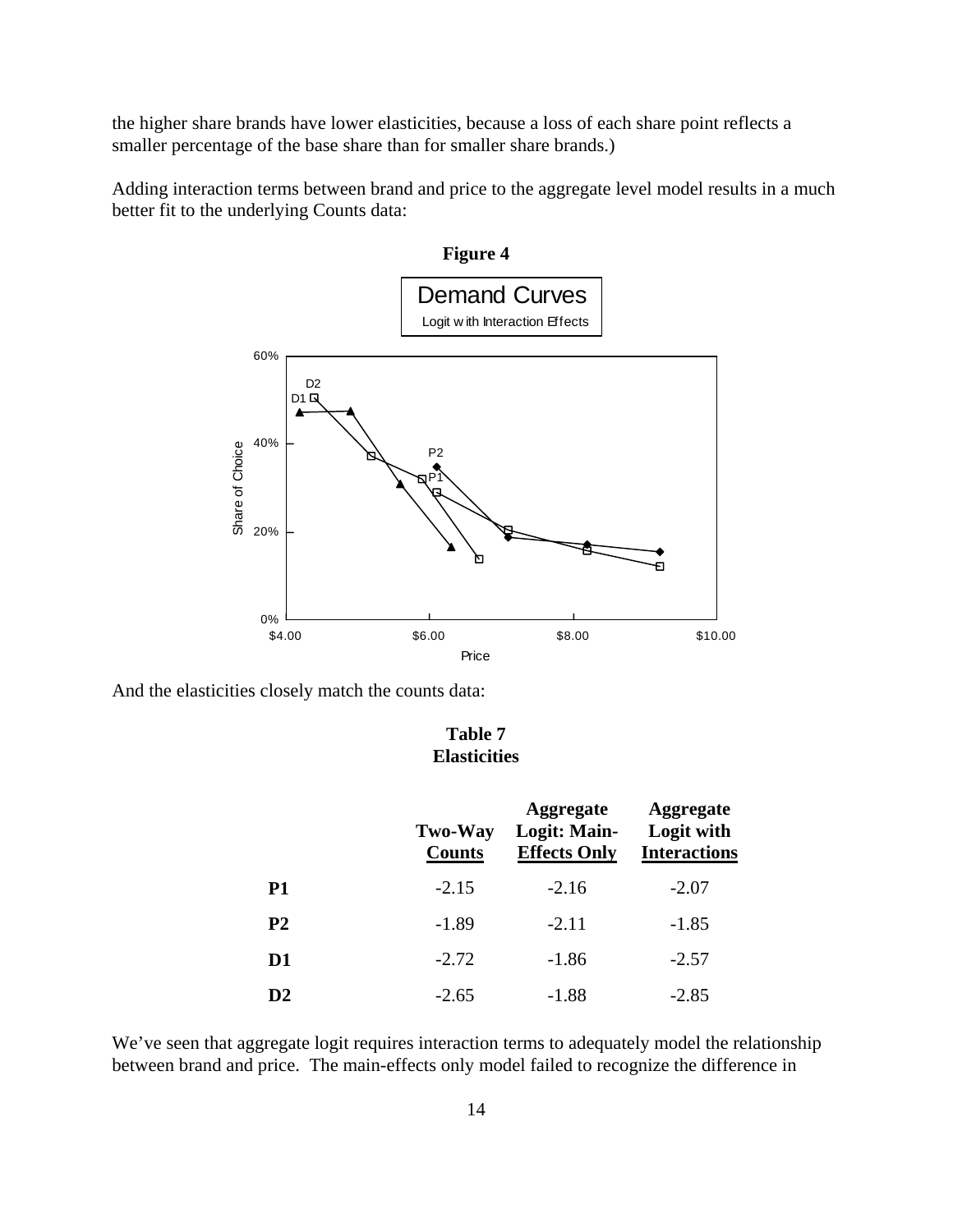elasticity between brands under aggregate logit, but how will the same model perform if we recognize heterogeneity?

Demand curves for the four brands under ICE (main-effects only) are as follows:



Even though we used main-effects only (did not include an interaction term for brand x price) the demand curves reflect that the premium brands are less price sensitive than the discount brands. Note that the price curves developed under main-effects ICE are generally smoother than the counts data and the logit with interactions model. In our opinion, ICE seems to cut through a lot of the noise (we don't have a particularly large data set) and do a fairly good job in reflecting the underlying relationships suggested by the Counts data. Table 8 reflects elasticities for all the models presented thus far.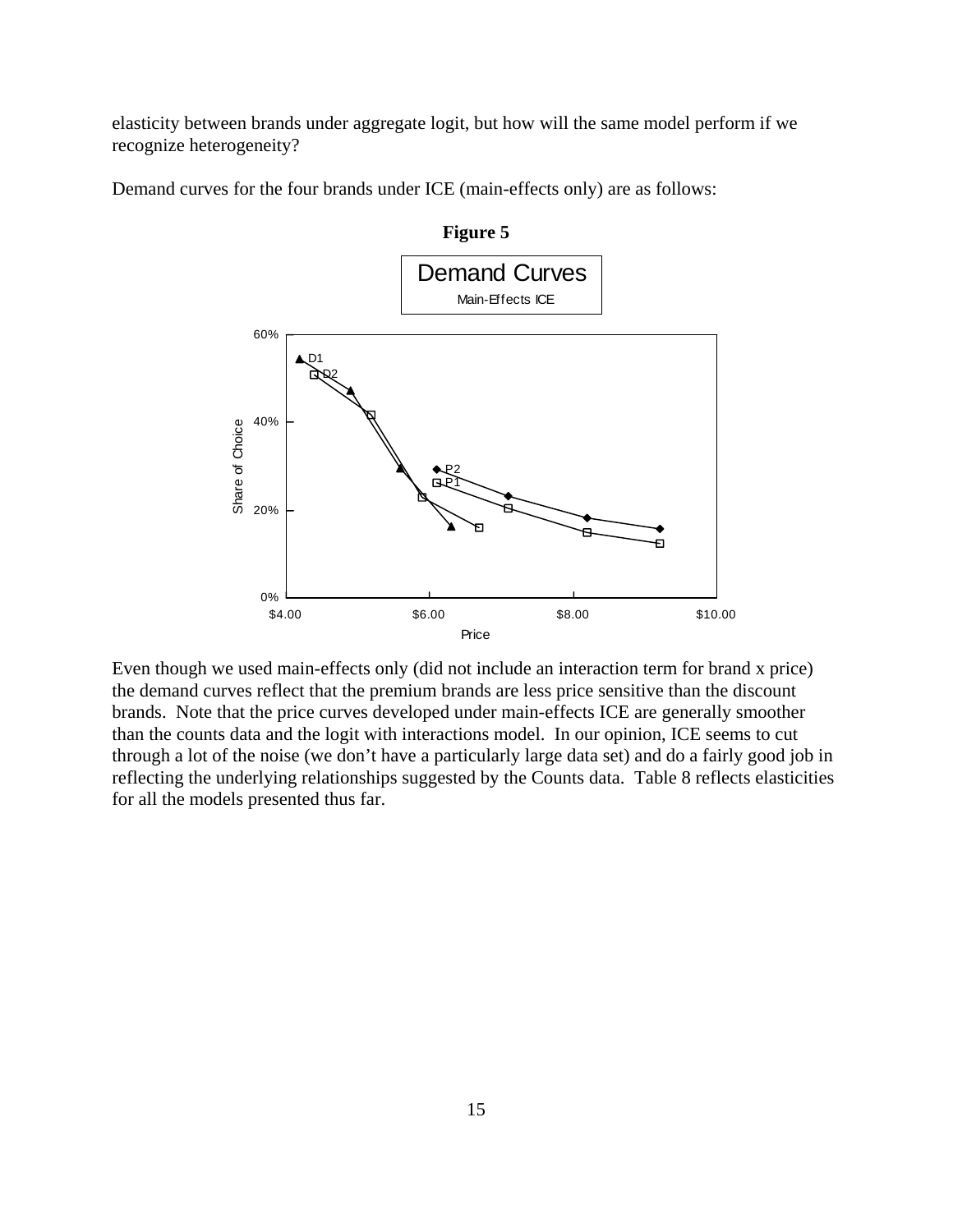# **Table 8 Elasticities**

|                | <b>Two-Way</b><br><b>Counts</b> | <b>Aggregate</b><br>Logit: Main-<br><b>Effects Only</b> | <b>Aggregate</b><br>Logit with<br><b>Interactions</b> | <b>ICE: Main-</b><br><b>Effects Only</b> |
|----------------|---------------------------------|---------------------------------------------------------|-------------------------------------------------------|------------------------------------------|
| P1             | $-2.15$                         | $-2.16$                                                 | $-2.07$                                               | $-1.86$                                  |
| P <sub>2</sub> | $-1.89$                         | $-2.11$                                                 | $-1.85$                                               | $-1.53$                                  |
| D <sub>1</sub> | $-2.72$                         | $-1.86$                                                 | $-2.57$                                               | $-2.97$                                  |
| $\mathbf{D}2$  | $-2.65$                         | $-1.88$                                                 | $-2.85$                                               | $-2.86$                                  |

How is it that ICE can reflect differential price elasticities using only a main-effects model? It is because the same respondents who strongly prefer the premium brands are also less price sensitive. Respondents who prefer (or are willing to settle for) the discount brands are generally more price sensitive. Those individuals who choose the premium brands in simulations will be less likely to change to the discount brands due to price movements, and vice-versa. It is important to recognize that *any* main-effects conjoint model that captures heterogeneity (traditional conjoint, ACA) can detect interactions when conducting sensitivity simulations.

We are not necessarily advocating modeling demand curves with main-effect disaggregate models rather than counts tables or aggregate models that directly model the interaction between brand and price, but pointing out that such models may often do an adequate job of reflecting more complex relationships without the additional terms added.

#### **Summary and Concluding Remarks**

Our data show that, under favorable conditions, CBC can accurately predict market shares for packaged goods at the grocery store. This extremely encouraging result calls for replication and verification. Our data also demonstrate that recognizing heterogeneity can improve results.

Aggregate-level logit has been faulted for its IIA properties. Specifically, it can fail when products with differing degrees of similarity are included in simulations. Corrections for product similarity such as Huber, Orme and Miller's RFC model (Huber, Orme and Miller, 1999) can improve aggregate level logit simulations, but it is best to begin with an underlying model that is less susceptible to the "Red Bus/Blue Bus" problem.

Many failings of IIA can be avoided by adding complex terms to aggregate logit models (i.e. interaction terms, cross-elasticities, availability terms). These models can become very complex and risk becoming over-fitted (too many terms relative to observations), fitting a good deal of noise along with true effects. It puts a heavy burden on the analyst to choose the right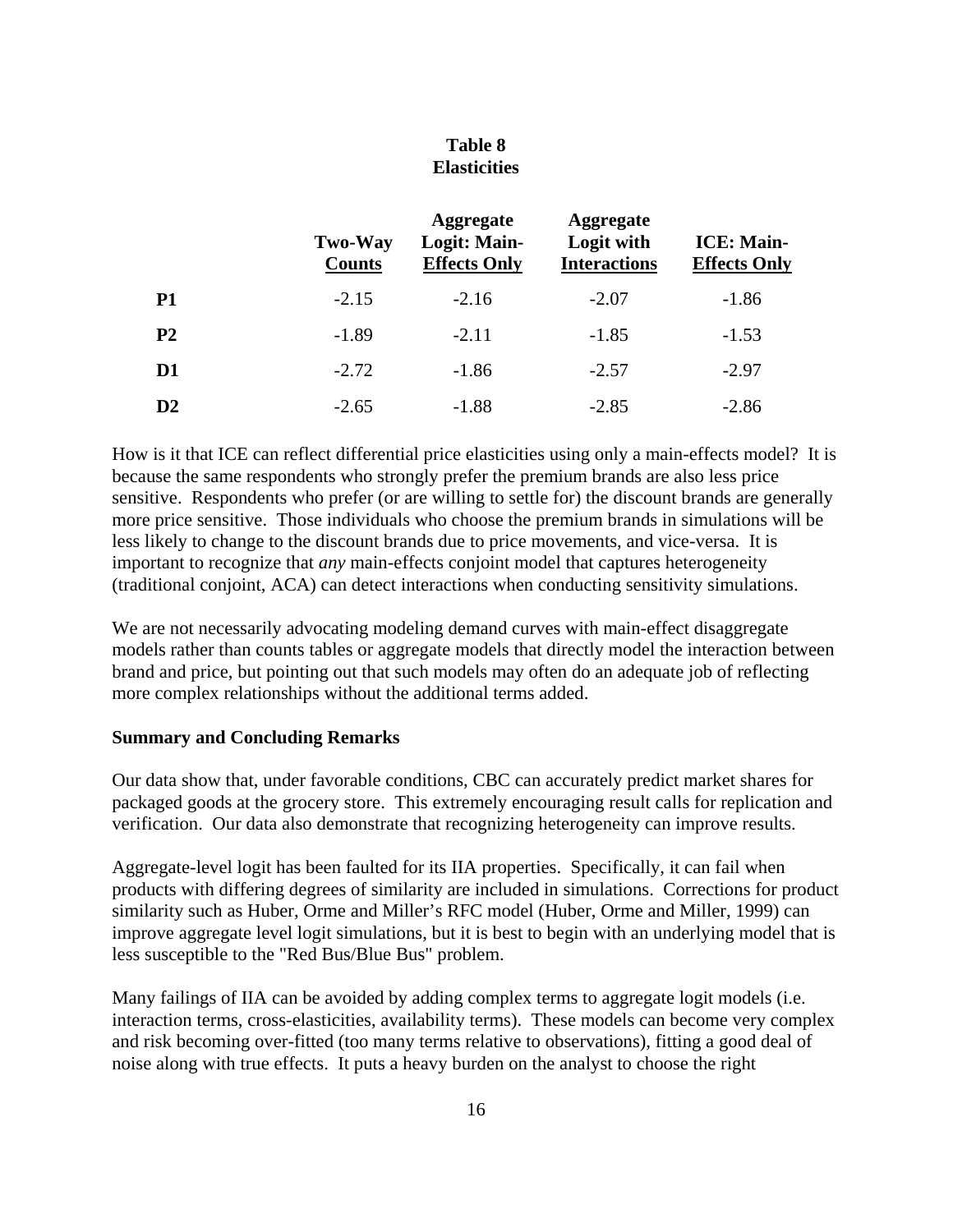combination of complex terms to maximize predictive validity for aggregate logit models. But before the advent of disaggregate choice modeling techniques, more complex specifications were often needed to model the marketplace adequately.

Using LC and especially ICE can reflect complex effects (differential substitution, cross-effects and interactions) and achieve very accurate predictions using parsimonious main-effects models if such effects can be largely accounted for by differences in preference among underlying segments or individuals. Our research adds to a growing body of evidence that suggests this is often the case.